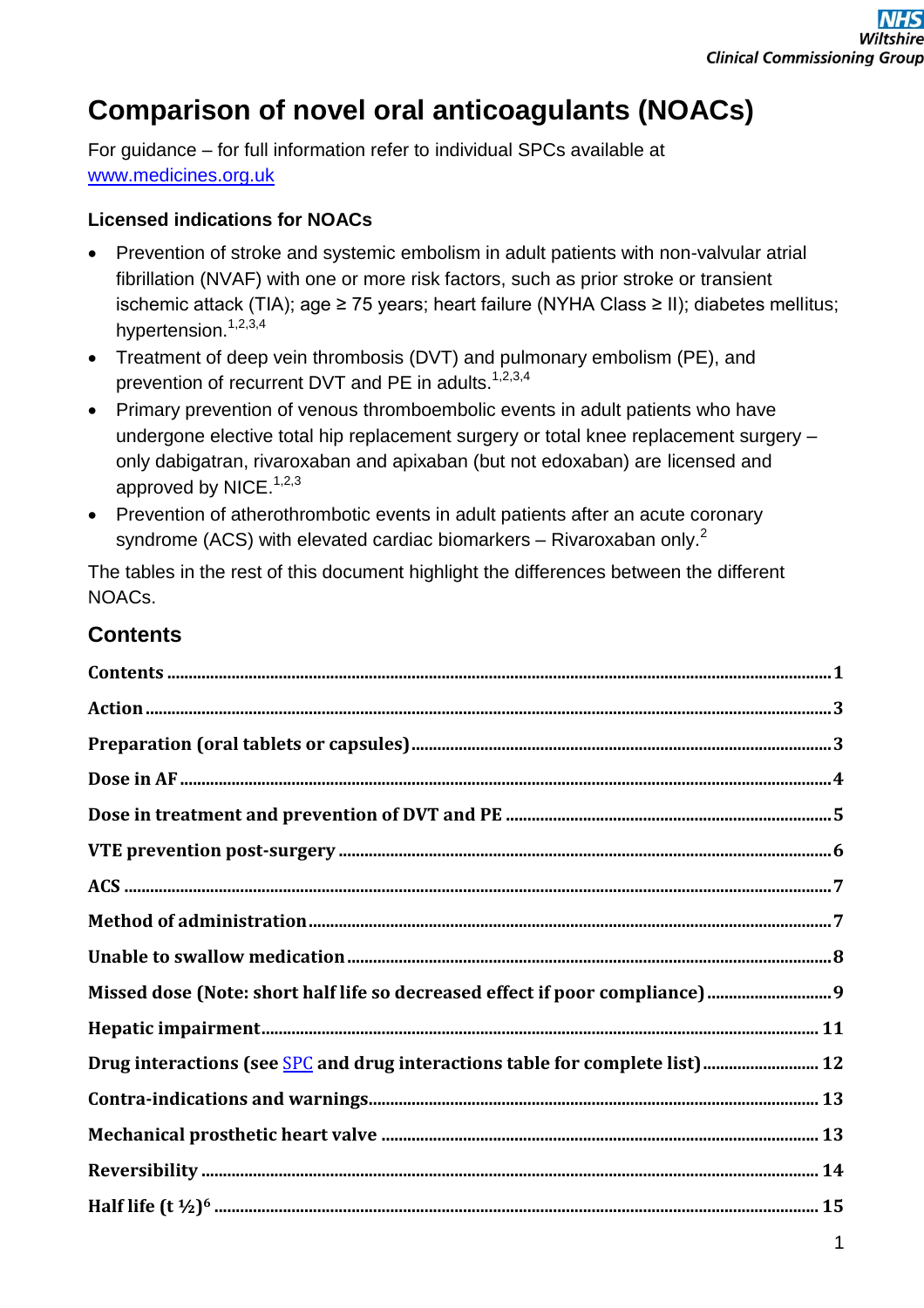# **NHS**<br>Wiltshire **Clinical Commissioning Group**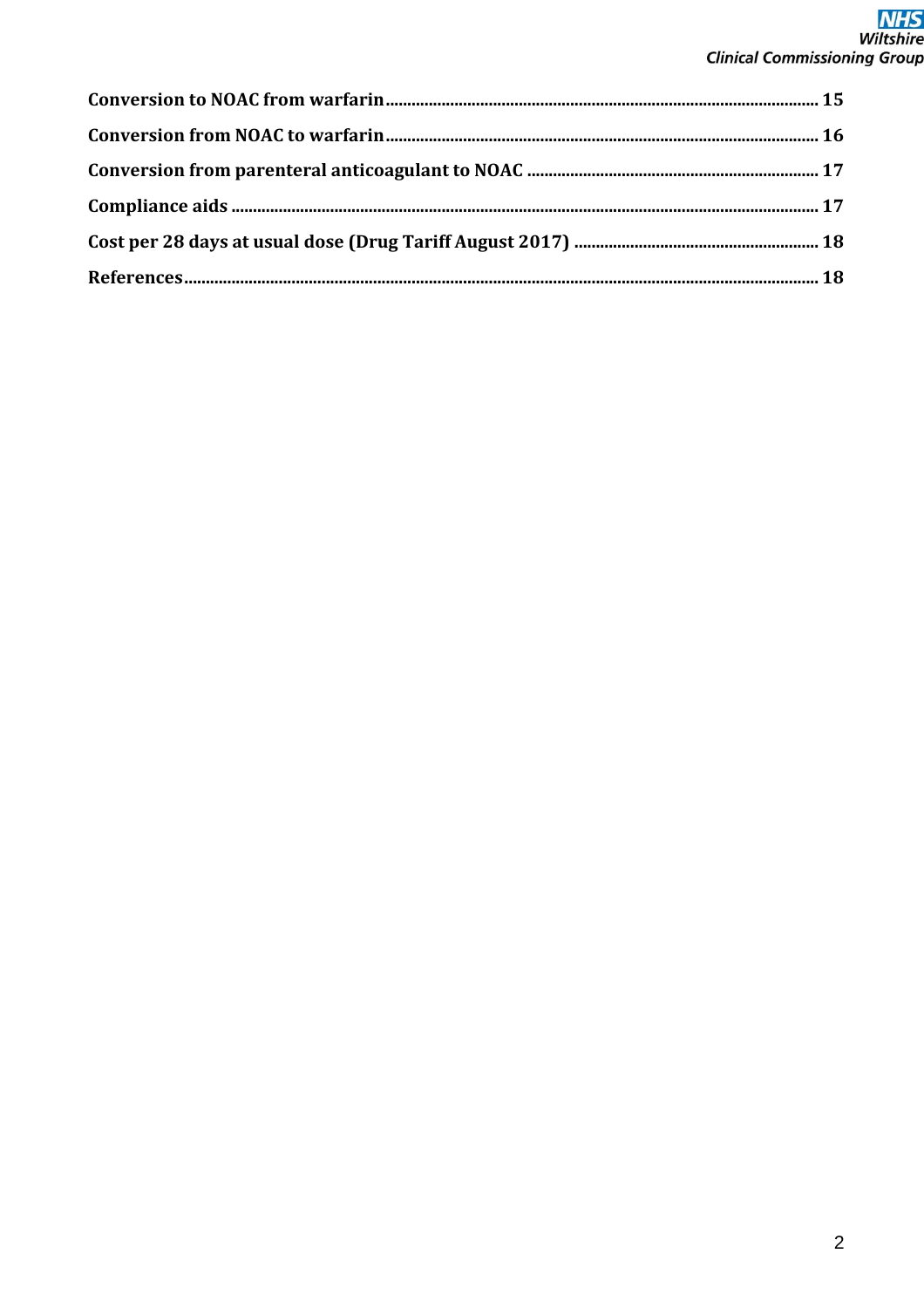| <b>Action</b>                                              |                                     |                                  |                                  |
|------------------------------------------------------------|-------------------------------------|----------------------------------|----------------------------------|
| Dabigatran (Pradaxa <sup>®</sup> ) <sup>1</sup>            | Rivaroxaban (Xarelto <sup>®)2</sup> | Apixaban (Eliquis <sup>®)3</sup> | Edoxaban (Lixiana®) <sup>4</sup> |
| Inhibits clot formation by<br>inhibiting thrombin activity | Direct inhibitor of Factor Xa       | Direct inhibitor of Factor Xa    | Direct inhibitor of Factor Xa    |

| Preparation (oral tablets or capsules)                                                                                                                         |                            |                 |                     |  |
|----------------------------------------------------------------------------------------------------------------------------------------------------------------|----------------------------|-----------------|---------------------|--|
| Apixaban (Eliquis <sup>®)3</sup><br>Edoxaban (Lixiana®) <sup>4</sup><br>Rivaroxaban (Xarelto <sup>®)2</sup><br>Dabigatran (Pradaxa <sup>®</sup> ) <sup>1</sup> |                            |                 |                     |  |
| 75mg, 110mg and 150mg                                                                                                                                          | 2.5mg, 10mg, 15mg and 20mg | 2.5mg and $5mg$ | 15mg, 30mg and 60mg |  |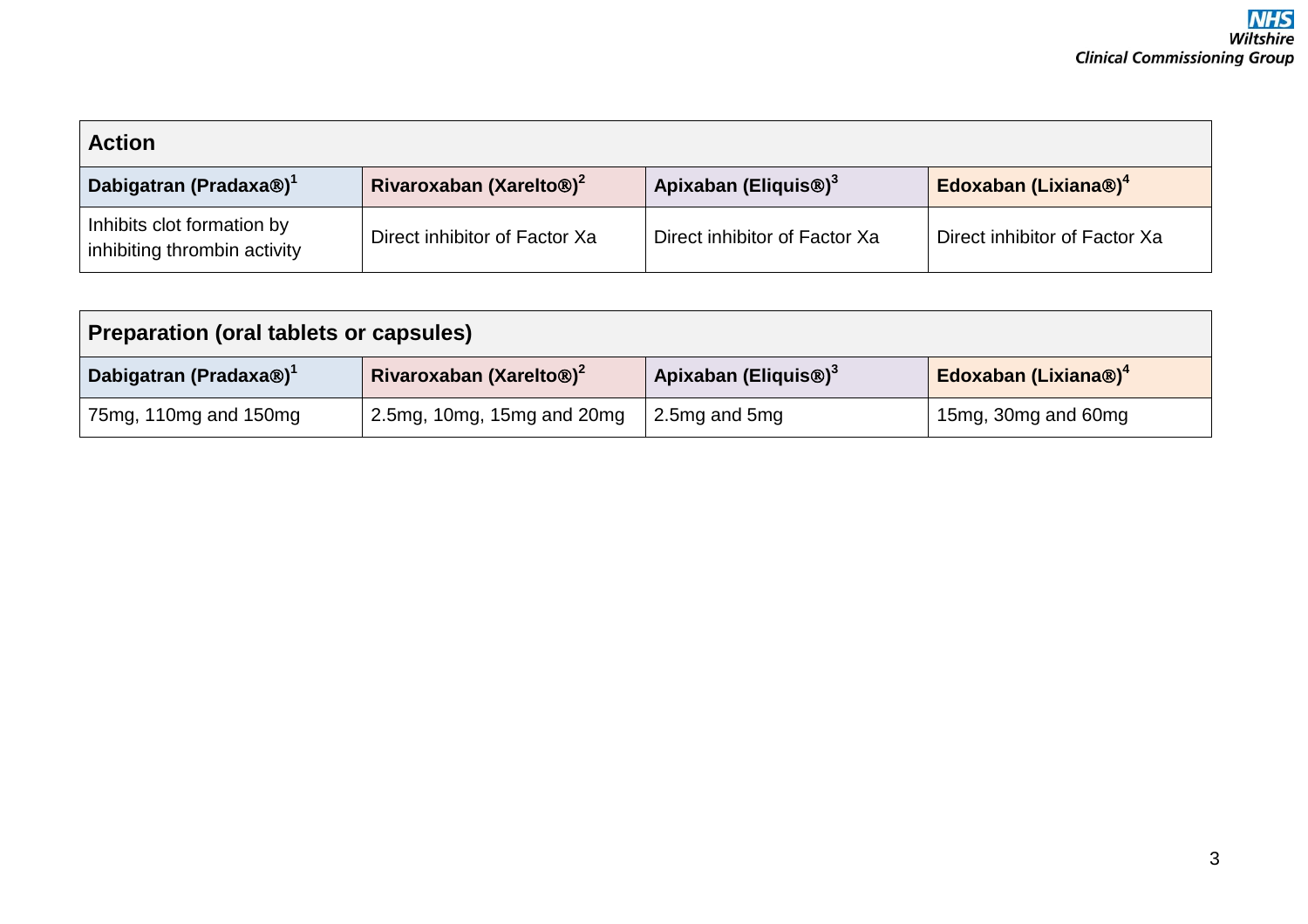### **Dose in AF**

The duration of therapy should be individualised after careful assessment of the treatment benefit against the risk for bleeding.

| Dabigatran (Pradaxa®) <sup>1</sup>                                                                                                                                                                                                                                                                                                                                                                                                                                                                                                         | <b>Rivaroxaban</b><br>$(XareIto\otimes)^2$                                                                              | Apixaban (Eliquis <sup>®)3</sup>                                                                                                                                                                                                                        | Edoxaban (Lixiana®) <sup>4</sup>                                                                                                                                                                                                                     |
|--------------------------------------------------------------------------------------------------------------------------------------------------------------------------------------------------------------------------------------------------------------------------------------------------------------------------------------------------------------------------------------------------------------------------------------------------------------------------------------------------------------------------------------------|-------------------------------------------------------------------------------------------------------------------------|---------------------------------------------------------------------------------------------------------------------------------------------------------------------------------------------------------------------------------------------------------|------------------------------------------------------------------------------------------------------------------------------------------------------------------------------------------------------------------------------------------------------|
| < 80yrs: 150mg twice daily<br>$\geq$ 80yrs or also on verapamil: 110mg twice<br>daily after individual assessment of<br>thromboembolic and bleeding risk<br>150mg twice daily or 110mg twice daily<br>should be selected based on an individual<br>assessment of the thromboembolic risk<br>and the risk of bleeding for following:<br>$\circ$ Age 75-80 yrs<br>CrCl 30-50ml/min<br>$\circ$<br>Patients with gastritis, esophagitis<br>$\circ$<br>or gastroesophageal reflux<br>Other patients at increased risk of<br>$\circ$<br>bleeding | 20mg daily<br>In patients with<br>$CrCl$ 30 $-49$<br>ml/min or CrCl 15<br>$-29$ ml/min,<br>reduce dose to<br>15mg daily | 5 mg twice daily<br>Reduce to 2.5 mg twice daily<br>in patients with two or more of<br>the following characteristics:<br>○ Age $≥80$ yr<br>body weight $\leq 60$ kg<br>$\circ$<br>serum creatinine $\geq 1.5$<br>$\Omega$<br>mg/dL (133<br>micromole/L) | 60mg daily<br>Reduce dose to 30mg<br>with 1 or more of<br>following risk factors:<br>Moderate to<br>$\circ$<br>severe renal<br>impairment,<br>$\epsilon = 60$ kg,<br>$\circ$<br>concomitant use<br>$\circ$<br>of P-glycoprotein<br><i>inhibitors</i> |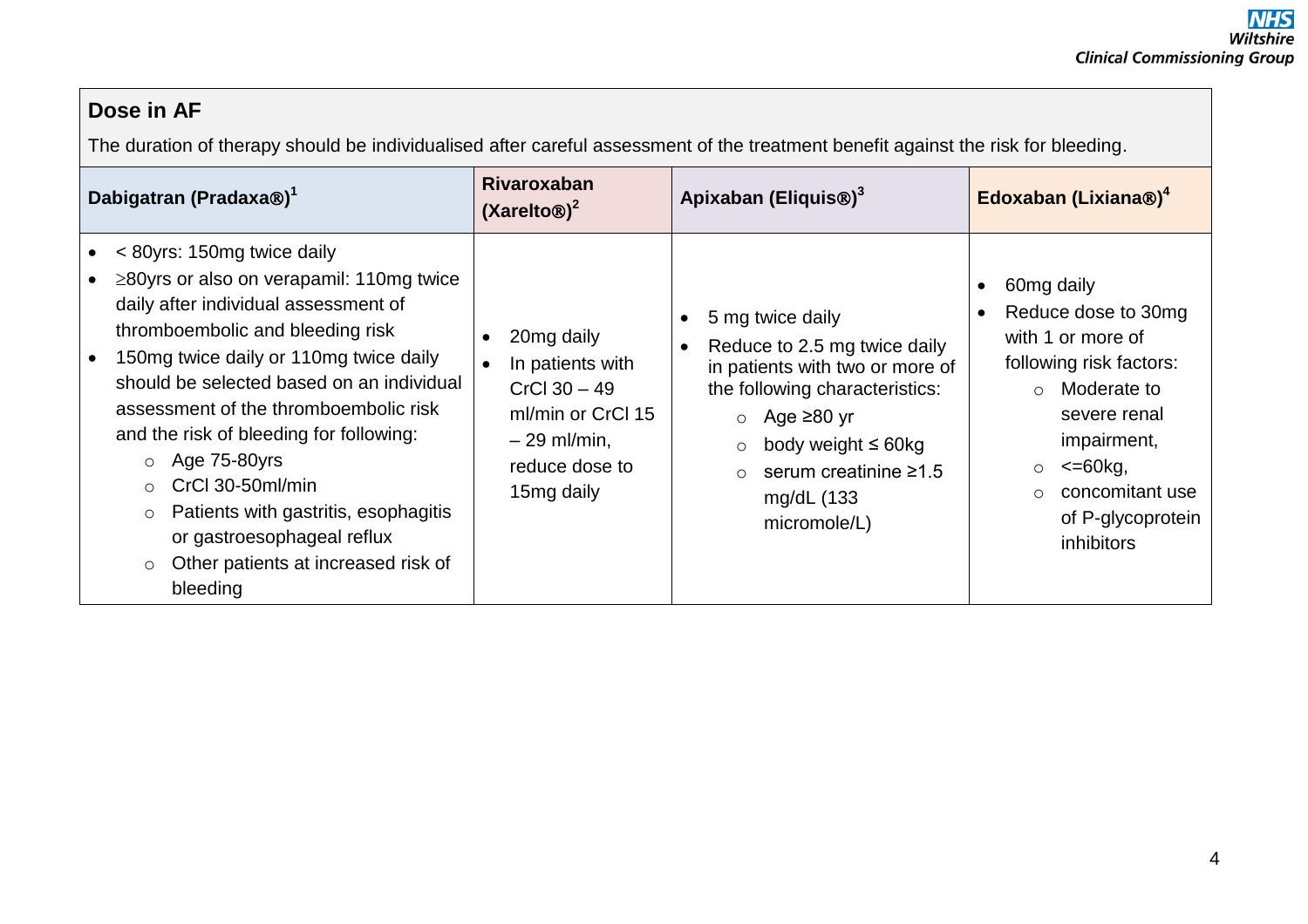### **Dose in treatment and prevention of DVT and PE**

Short duration of therapy (at least 3 months) should be based on transient risk factors (e.g. recent surgery, trauma, immobilisation) and longer durations should be based on permanent risk factors or idiopathic DVT or PE.

| Dabigatran (Pradaxa®) <sup>1</sup>                                                                                                                                                                                                                                                                                                                                                                                                                                                    | <b>Rivaroxaban</b><br>$(XareIto\otimes)^2$           | Apixaban (Eliquis <sup>®</sup> ) <sup>3</sup>                                                                                                                                                                                                                                                                              | Edoxaban (Lixiana®) <sup>4</sup>                                                                                                                                                                                                                                                                  |
|---------------------------------------------------------------------------------------------------------------------------------------------------------------------------------------------------------------------------------------------------------------------------------------------------------------------------------------------------------------------------------------------------------------------------------------------------------------------------------------|------------------------------------------------------|----------------------------------------------------------------------------------------------------------------------------------------------------------------------------------------------------------------------------------------------------------------------------------------------------------------------------|---------------------------------------------------------------------------------------------------------------------------------------------------------------------------------------------------------------------------------------------------------------------------------------------------|
| 150mg twice daily following treatment<br>with a parenteral anticoagulant for at<br>least 5 days.<br>150mg twice daily or 110mg twice daily<br>should be selected based on an<br>individual assessment of the<br>thromboembolic risk and the risk of<br>bleeding for following:<br>$\circ$ Age 75-80 yrs<br>CrCl 30-50ml/min<br>$\circ$<br>Patients with gastritis, esophagitis<br>$\circ$<br>or gastroesophageal reflux<br>Other patients at increased risk of<br>$\circ$<br>bleeding | 15mg twice daily<br>for days 1-21 then<br>20mg daily | Treatment: 10mg twice daily<br>$\bullet$<br>for the first 7 days followed by<br>5mg twice daily<br>Prevention of recurrent DVT<br>and/or PE following<br>completion of 6 months of<br>treatment for DVT or PE:<br>2.5mg twice daily following<br>6 months of treatment with<br>5mg twice daily or another<br>anticoagulant | 60mg daily following<br>parenteral<br>anticoagulant for at<br>least 5 days<br>Reduce dose to 30mg<br>with 1 or more of<br>following risk factors:<br>Moderate to<br>$\cap$<br>severe renal<br>impairment,<br>$\epsilon = 60$ kg,<br>$\circ$<br>concomitant use<br>of P-glycoprotein<br>inhibitors |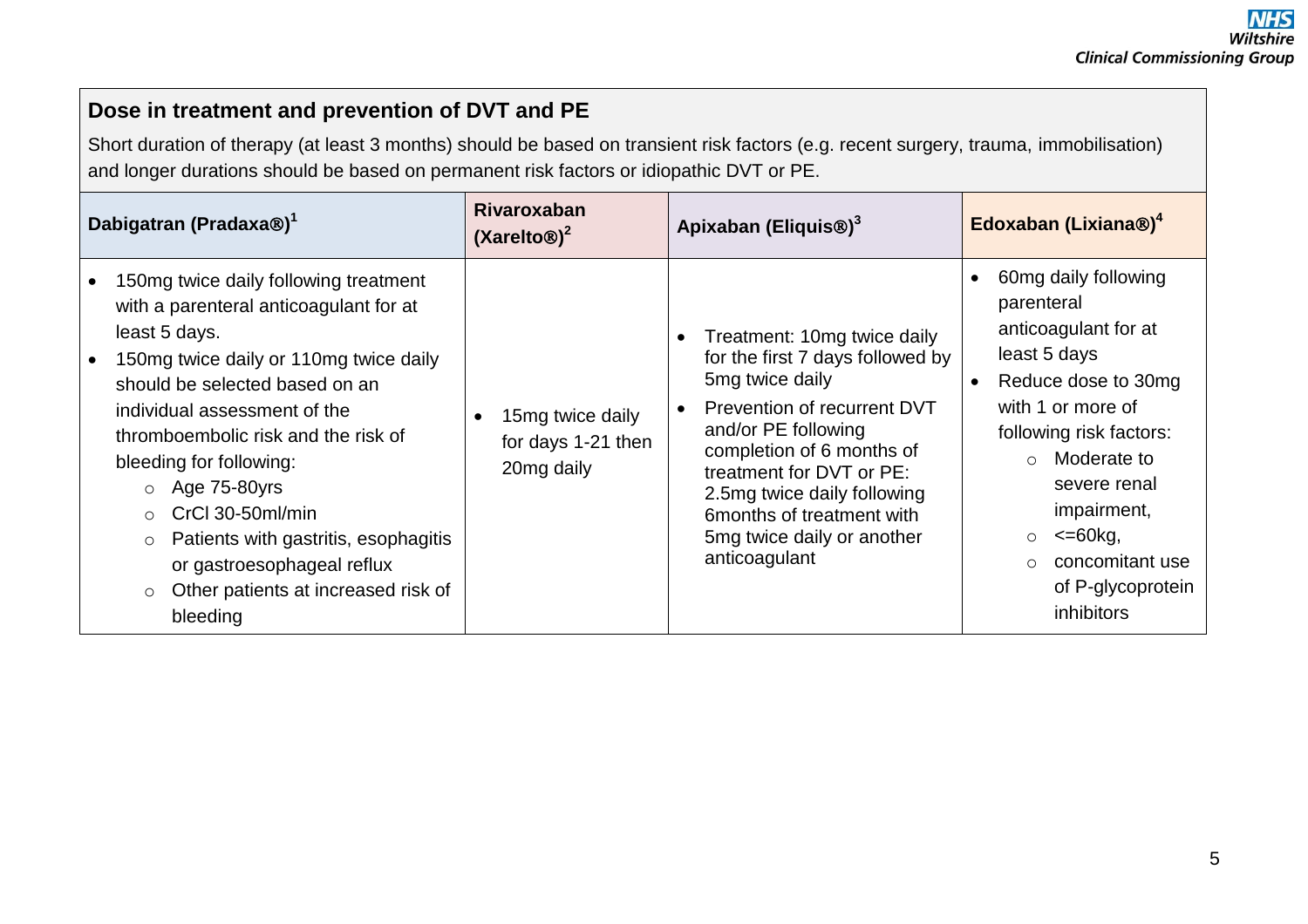| <b>VTE prevention post-surgery</b>                                                                                                                                                                                                                                                                                                                                                                                                                                                                                                                                                                                |                                                                                                  |                                                                                                    |                                            |  |
|-------------------------------------------------------------------------------------------------------------------------------------------------------------------------------------------------------------------------------------------------------------------------------------------------------------------------------------------------------------------------------------------------------------------------------------------------------------------------------------------------------------------------------------------------------------------------------------------------------------------|--------------------------------------------------------------------------------------------------|----------------------------------------------------------------------------------------------------|--------------------------------------------|--|
| Dabigatran (Pradaxa®) <sup>1</sup>                                                                                                                                                                                                                                                                                                                                                                                                                                                                                                                                                                                | <b>Rivaroxaban</b><br>$(XareIto\otimes)^2$                                                       | Apixaban<br>(Eliquis@) <sup>3</sup>                                                                | <b>Edoxaban</b><br>(Lixiana@) <sup>4</sup> |  |
| 220mg once daily for:<br>10days post knee surgery<br>$\bullet$<br>4-5 weeks post hip surgery<br>*75mg initially, then 150mg daily for:<br>10 days post knee surgery<br>$\bullet$<br>4-5 weeks post hip surgery<br>*For patients with:<br>CrCl 30-50ml/min,<br>$\bullet$<br>Patients who receive concomitant verapamil,<br>$\bullet$<br>amiodarone, quinidine,<br>Patients aged 75 years and above<br>$\bullet$<br>For both surgeries, if haemostasis is not secured, initiation of<br>treatment should be delayed. If treatment is not started on the<br>day of surgery then treatment should be initiated with 2 | 10mg once daily for:<br>2 weeks post<br>$\bullet$<br>knee surgery<br>5 weeks post hip<br>surgery | 2.5mg twice daily for<br>$10-14$ days<br>post knee<br>surgery<br>32-38 days<br>post hip<br>surgery | Not licensed                               |  |
| capsules once daily                                                                                                                                                                                                                                                                                                                                                                                                                                                                                                                                                                                               |                                                                                                  |                                                                                                    |                                            |  |

 $\Gamma$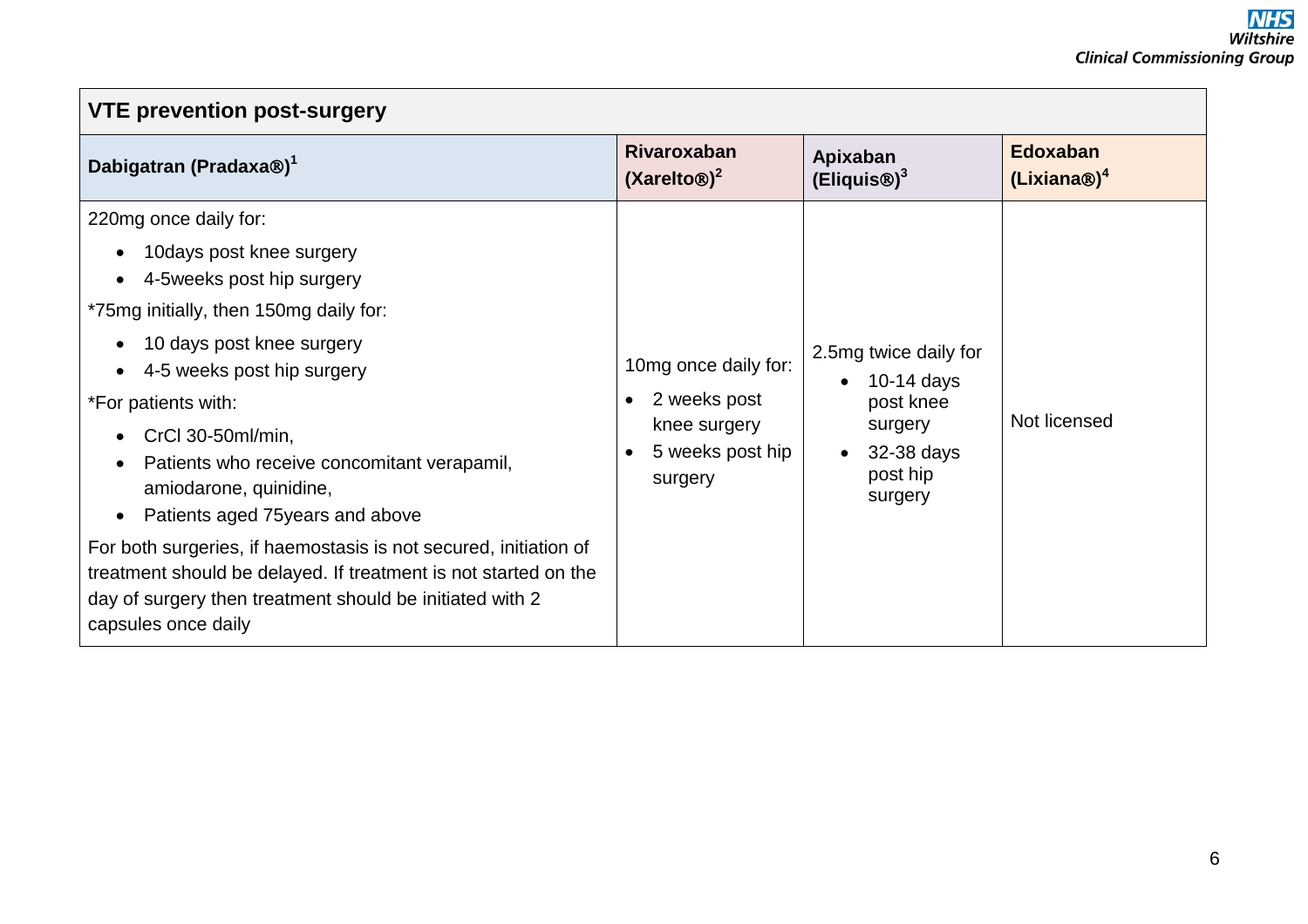| <b>ACS</b>                                      |                                                                                                                                                                                                                                             |                                     |                                            |  |
|-------------------------------------------------|---------------------------------------------------------------------------------------------------------------------------------------------------------------------------------------------------------------------------------------------|-------------------------------------|--------------------------------------------|--|
| Dabigatran (Pradaxa <sup>®</sup> ) <sup>1</sup> | Rivaroxaban (Xarelto <sup>®</sup> ) <sup>2</sup>                                                                                                                                                                                            | Apixaban<br>(Eliquis <sup>®)3</sup> | <b>Edoxaban</b><br>(Lixiana@) <sup>4</sup> |  |
| Not licensed                                    | 2.5mg twice daily with aspirin alone or aspirin +<br>clopidogrel/ticlopidine.<br>Review regularly.<br>Extension of treatment beyond 12 months<br>should be done on an individual patient basis as<br>experience up to 24 months is limited. | Not licensed                        | Not licensed                               |  |

| <b>Method of administration</b>    |                                     |                                  |                                  |  |
|------------------------------------|-------------------------------------|----------------------------------|----------------------------------|--|
| Dabigatran (Pradaxa®) <sup>1</sup> | Rivaroxaban (Xarelto <sup>®)2</sup> | Apixaban (Eliquis <sup>®)3</sup> | Edoxaban (Lixiana®) <sup>4</sup> |  |
| With or without food               | With food                           | With or without food             | With or without food             |  |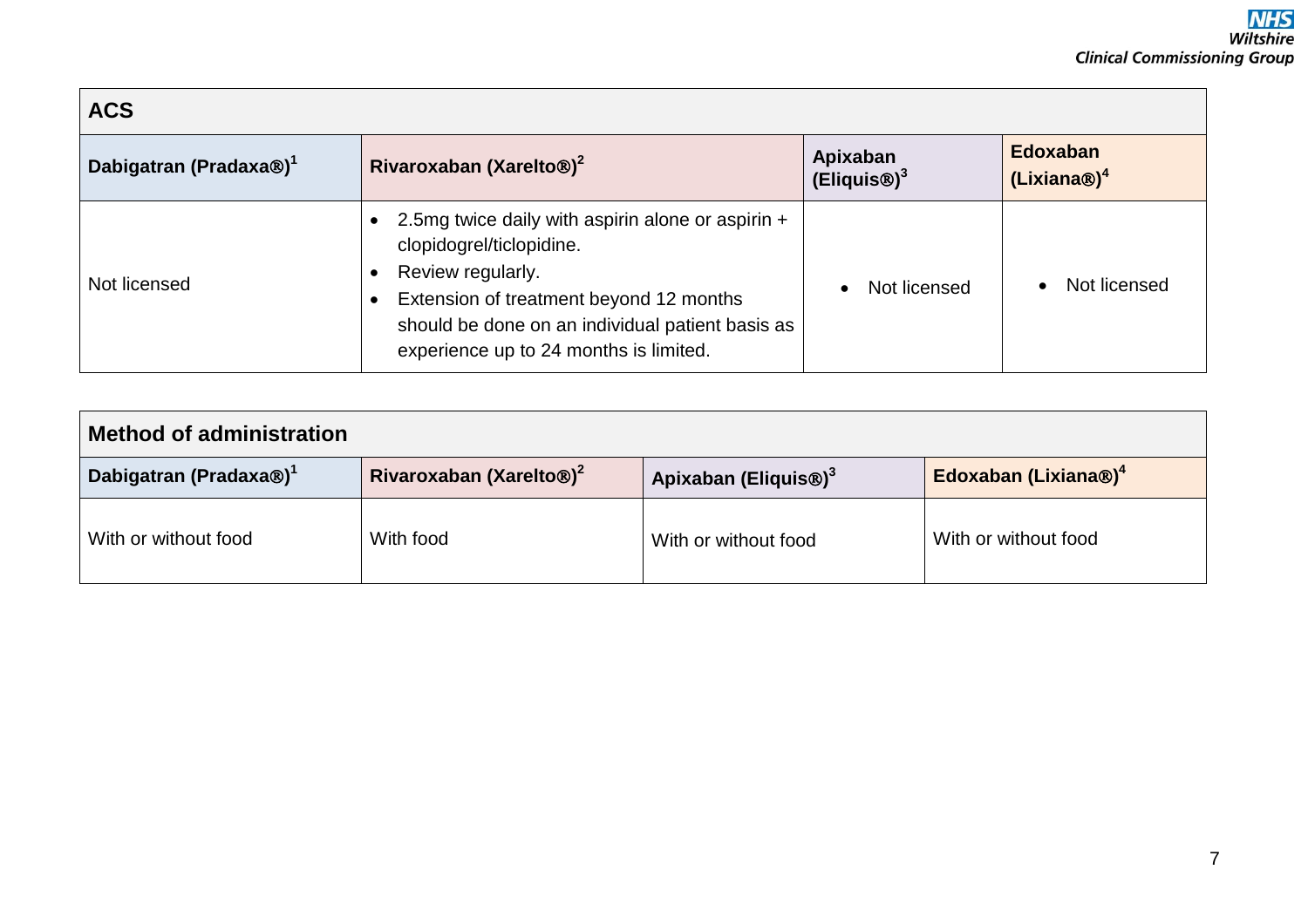| Unable to swallow medication                                            |                                                                                                                                                                                                                                                                                                                                                                                                                                                                                                                                                                                                              |                                                                                                                                                                                                                                                                                                                                                                                                                                                                                           |                                  |  |
|-------------------------------------------------------------------------|--------------------------------------------------------------------------------------------------------------------------------------------------------------------------------------------------------------------------------------------------------------------------------------------------------------------------------------------------------------------------------------------------------------------------------------------------------------------------------------------------------------------------------------------------------------------------------------------------------------|-------------------------------------------------------------------------------------------------------------------------------------------------------------------------------------------------------------------------------------------------------------------------------------------------------------------------------------------------------------------------------------------------------------------------------------------------------------------------------------------|----------------------------------|--|
| Dabigatran (Pradaxa <sup>®</sup> ) <sup>1</sup>                         | Rivaroxaban (Xarelto <sup>®)2</sup>                                                                                                                                                                                                                                                                                                                                                                                                                                                                                                                                                                          | Apixaban (Eliquis <sup>®</sup> ) <sup>3</sup>                                                                                                                                                                                                                                                                                                                                                                                                                                             | Edoxaban (Lixiana®) <sup>4</sup> |  |
| Not to open the capsule as<br>this may increase the risk of<br>bleeding | Tablet may be crushed and mixed<br>$\bullet$<br>with water or apple puree<br>immediately prior to use and<br>administered orally.<br>The crushed tablet may also be<br>$\bullet$<br>given through gastric tubes after<br>confirmation of the correct gastric<br>placement of the tube.<br>The crushed tablet should be<br>administered in a small amount of<br>water via a gastric tube after which<br>it should be flushed with water.<br>After the administration of<br>$\bullet$<br>crushed 15 mg or 20 mg film-<br>coated tablets, the dose should<br>then be immediately followed by<br>enteral feeding | Tablets may be crushed and<br>$\bullet$<br>suspended in water, or 5%<br>dextrose in water (D5W), or<br>apple juice or mixed with<br>apple puree and immediately<br>administered.<br>Alternatively, tablets may be<br>$\bullet$<br>crushed and suspended in 60<br>mL of water or D5W<br>(5% dextrose in water) and<br>immediately delivered through<br>a nasogastric tube.<br>Crushed tablets are stable in<br>$\bullet$<br>water, D5W, apple juice, and<br>apple puree for up to 4 hours. | Not stated                       |  |

 $\mathbf{r}$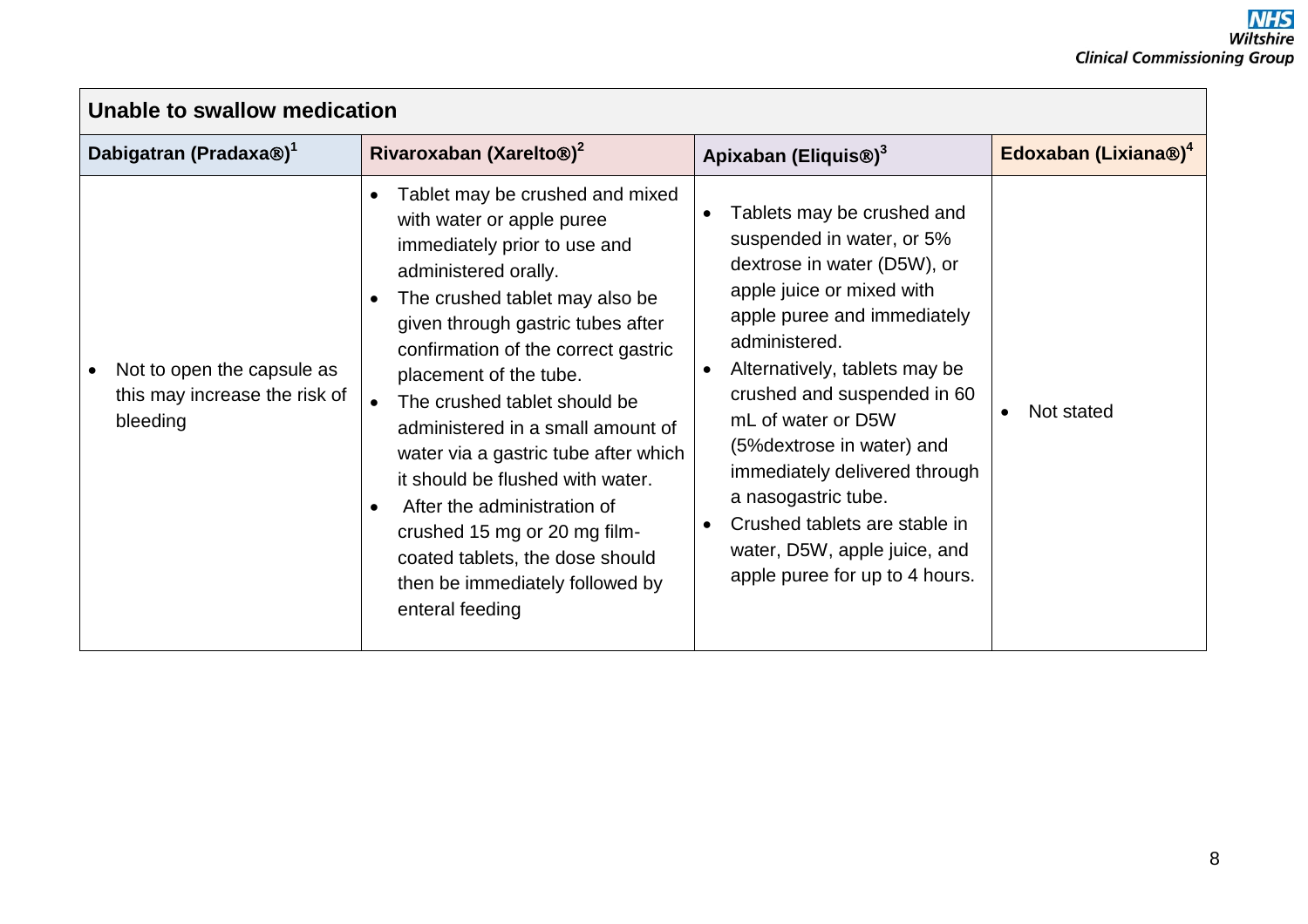| Missed dose (Note: short half life so decreased effect if poor compliance)                                                                                |                                                                                                                                                                                                                                                                                                                                 |                                                                                            |                                                                                                                                      |  |
|-----------------------------------------------------------------------------------------------------------------------------------------------------------|---------------------------------------------------------------------------------------------------------------------------------------------------------------------------------------------------------------------------------------------------------------------------------------------------------------------------------|--------------------------------------------------------------------------------------------|--------------------------------------------------------------------------------------------------------------------------------------|--|
| Dabigatran (Pradaxa®) <sup>1</sup>                                                                                                                        | Rivaroxaban (Xarelto <sup>®)2</sup>                                                                                                                                                                                                                                                                                             | Apixaban (Eliquis <sup>®)3</sup>                                                           | Edoxaban (Lixiana®) <sup>4</sup>                                                                                                     |  |
| May still be taken up to<br>6 hours prior to the<br>next scheduled dose<br>No double dose should<br>be taken to make up<br>for missed individual<br>doses | Take missed dose immediately and then<br>continue the following day with once daily<br>intake as recommended.<br>Do not double within the same day to<br>make up for a missed dose (except if<br>taking 15mg twice daily for DVT/PE, take<br>30mg daily the next day. Then continue<br>with 15mg twice daily the following day) | Take missed dose<br>immediately and then<br>continue with twice daily<br>intake as before. | Take missed dose<br>immediately then<br>continue with once<br>daily dose. Do not<br>double the prescribed<br>dose on the same<br>day |  |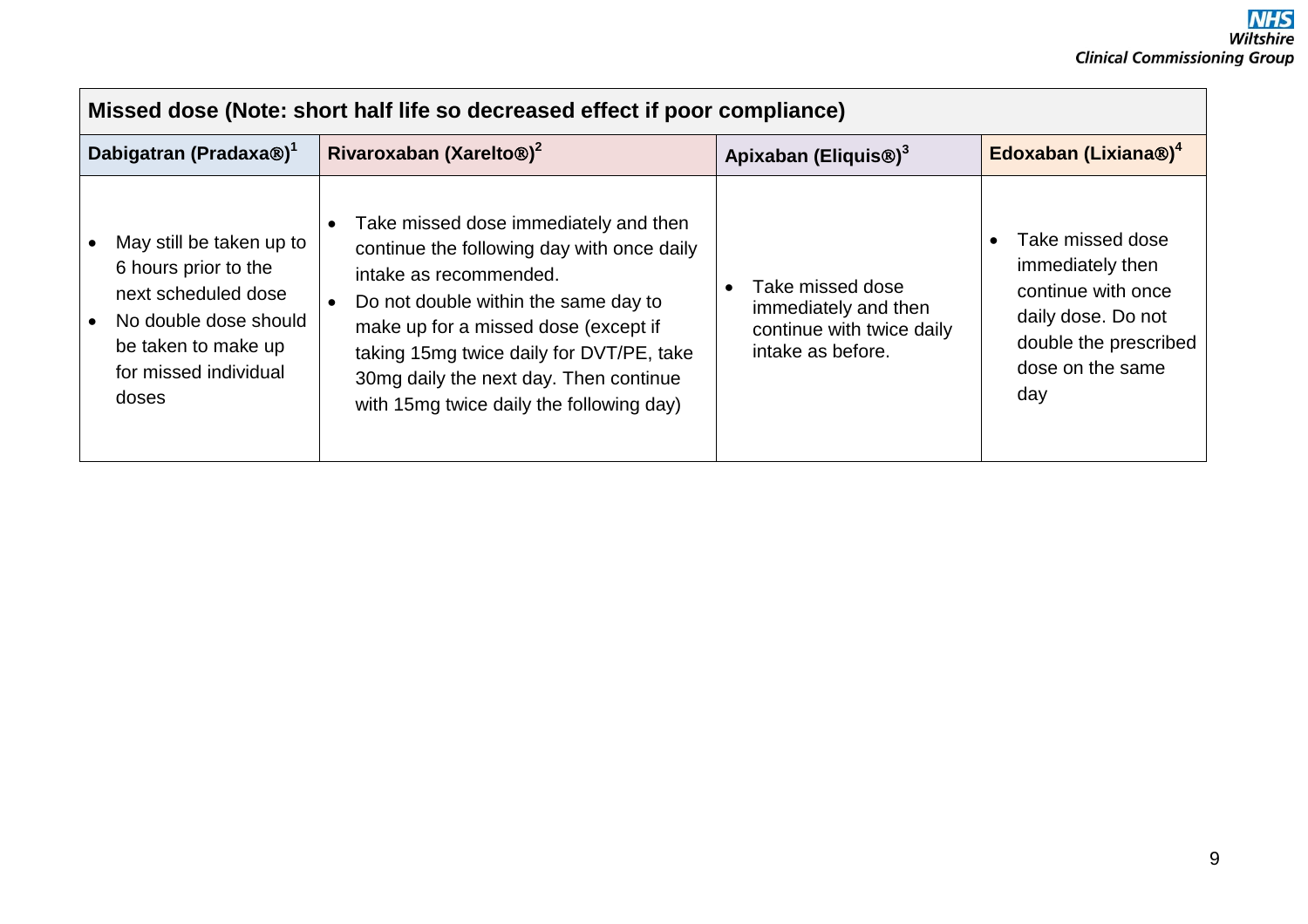# **Renal impairment**

Renal function should be assessed prior to initiation and at least once a year or more frequently as needed in certain situations (e.g. 1-3 months) when it is suspected that the renal function could decline or deteriorate (e.g. hypovolaemia, dehydration, and in case of concomitant use of certain medicinal products). Note: In practice eGFR and CrCL are not interchangeable; however for average build and height, eGFR could provide some guidance. The SPC of each NOAC recommends that 'Cockcroft and Gault' formula is used for dosing and monitoring.

 $CrCl = [140 - age (yrs)]$  x ideal body weight or actual if less (kg) x1.23 for males (1.04 in women)

Serum creatinine (micromole/l)

(See BNF: Prescribing in renal impairment and [electronic calculator link](http://www.medicinescomplete.com/mc/bnf/current/PHP18586-creatinine-%20clearance.htm)

|                  | <b>Dabigatran</b><br>$(Pradaxa)^1$                                                   | <b>Rivaroxaban</b><br>$(Xarelto)^2$ | Apixaban (Eliquis) <sup>3</sup> | Edoxaban (Lixiana) <sup>4</sup> |
|------------------|--------------------------------------------------------------------------------------|-------------------------------------|---------------------------------|---------------------------------|
| CrCl<15ml/min    | Contra-indicated                                                                     | <b>Not</b><br>recommended           | Not recommended                 | Not recommended                 |
| CrCl 15-29ml/min | Contra-indicated                                                                     | 15mg daily                          | 2.5mg twice daily               | 30mg daily                      |
| CrCl 30-49ml/min | No dosage adjustment<br>unless bleeding risk,<br>then reduce to 110mg<br>twice daily | 15mg daily                          | No dosage<br>adjustment         | 30mg daily                      |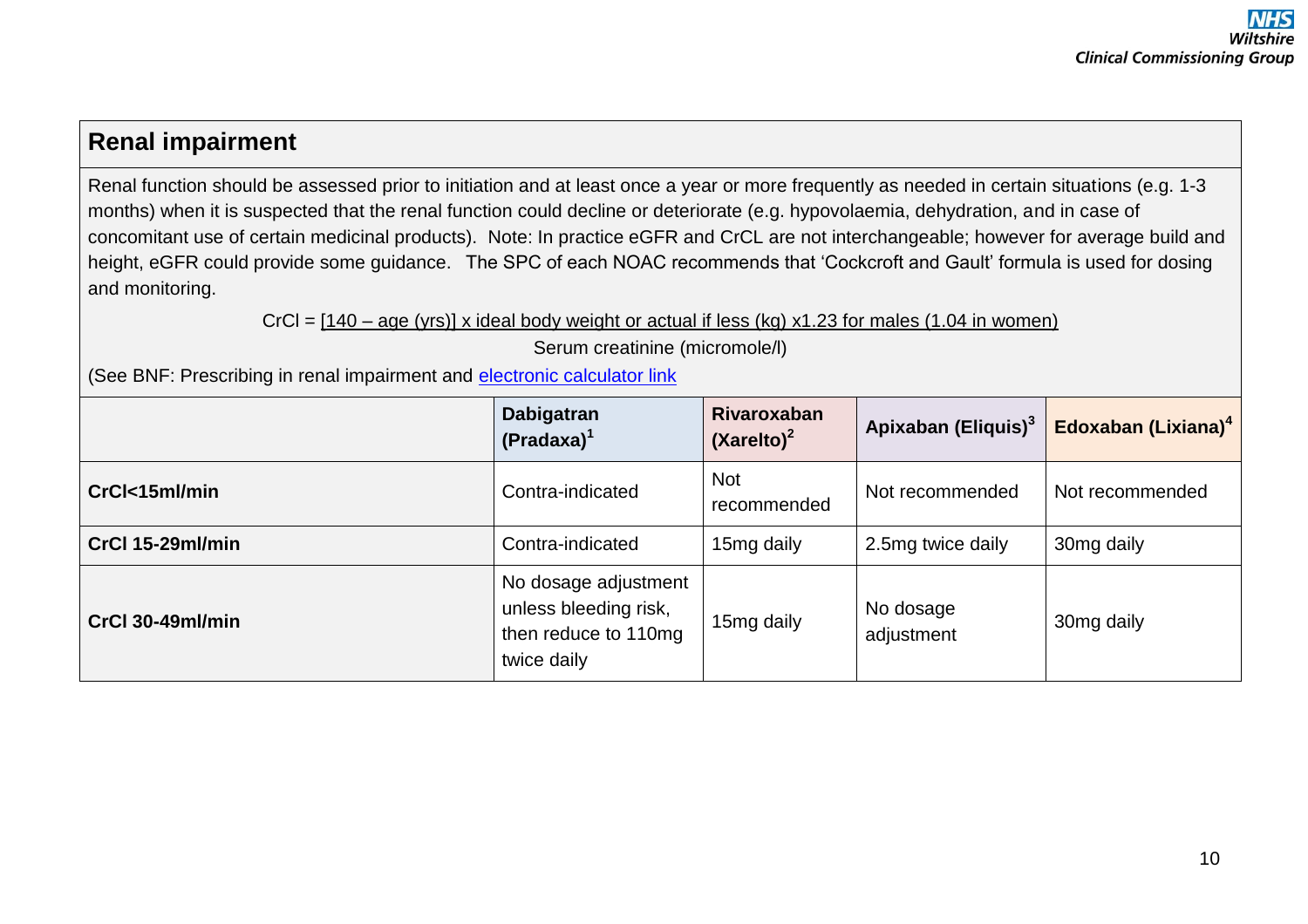## **Hepatic impairment**

(Hepatic disease-coagulopathy, bleeding risk inc. cirrhotic patients with Child-Pugh Score B and C)

|                                                        | Dabigatran (Pradaxa) <sup>1</sup>                                | Rivaroxaban<br>$(Xarelto)^2$              | Apixaban (Eliquis) <sup>3</sup>                              | Edoxaban (Lixiana) <sup>4</sup>        |
|--------------------------------------------------------|------------------------------------------------------------------|-------------------------------------------|--------------------------------------------------------------|----------------------------------------|
| <b>Hepatic impairment</b>                              | Contra-indicated where<br>expected to have<br>impact on survival | Contra-indicated<br>in hepatic<br>disease | Severe – not<br>recommended<br>Mild to moderate -<br>caution | Contra-indicated in<br>hepatic disease |
| Patients with elevated liver enzymes > 2<br><b>ULN</b> | Not recommended                                                  | Not stated                                | Caution (inc. total<br>bilirubin $\geq 1.5$ x<br>ULN)        | Caution; LFTs prior<br>to initiating   |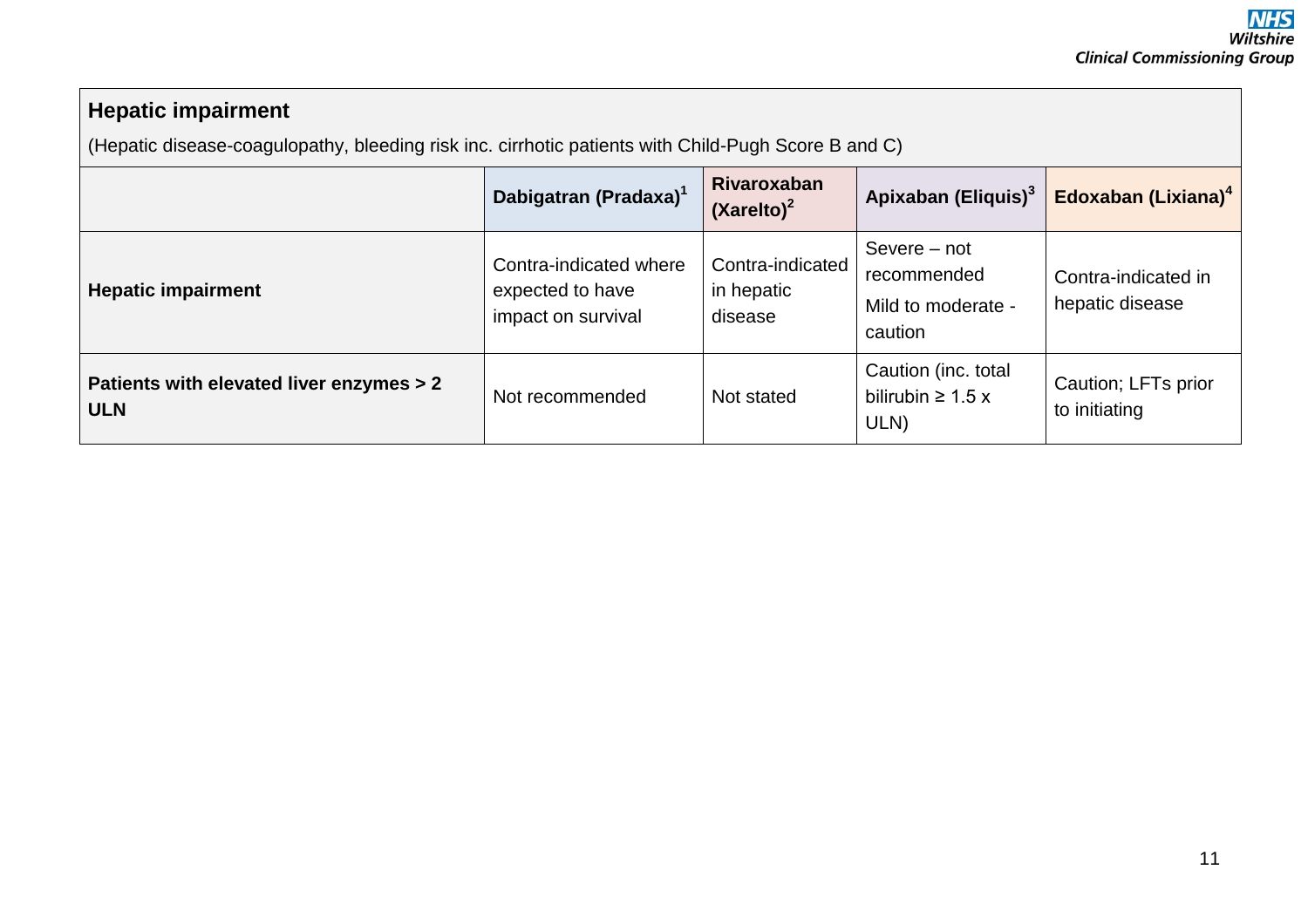| Drug interactions (see SPC and drug interactions table for complete list)                                                                 |                                                                         |                                                                                                  |                                 |                                 |
|-------------------------------------------------------------------------------------------------------------------------------------------|-------------------------------------------------------------------------|--------------------------------------------------------------------------------------------------|---------------------------------|---------------------------------|
|                                                                                                                                           | Dabigatran (Pradaxa) <sup>1</sup>                                       | Rivaroxaban<br>$(Xarelto)^2$                                                                     | Apixaban (Eliquis) <sup>3</sup> | Edoxaban (Lixiana) <sup>4</sup> |
| <b>Strong CYP 3A4 and P-glycoprotein</b><br><b>inhibitors</b><br>e.g. ketoconazole, cyclosporin, itraconazole,<br>tacrolimus, dronaderone | Contra-indicated                                                        | Avoid                                                                                            | Not recommended                 | Reduce to 30mg                  |
| Mild to moderate P-glycoprotein inhibitors<br>e.g. amiodarone, quinidine, verapamil and<br>ticagrelor                                     | Caution                                                                 | Not stated                                                                                       | No dosage<br>adjustment         | No dosage<br>adjustment         |
| <sup>c</sup> Co-administration with P-glycoprotein<br><b>inducers</b><br>e.g. rifampicin, St John's Wort, carbamazepine<br>or phenytoin   | Avoid                                                                   | Avoid unless the<br>patient is closely<br>observed for<br>signs and<br>symptoms of<br>thrombosis | Not recommended                 | Caution                         |
| <b>NSAIDs</b>                                                                                                                             | Bleeding risk may be<br>increased (also with<br><b>SSRIs and SNRIs)</b> | Care                                                                                             | Care                            | Chronic use not<br>recommended  |

 $\Gamma$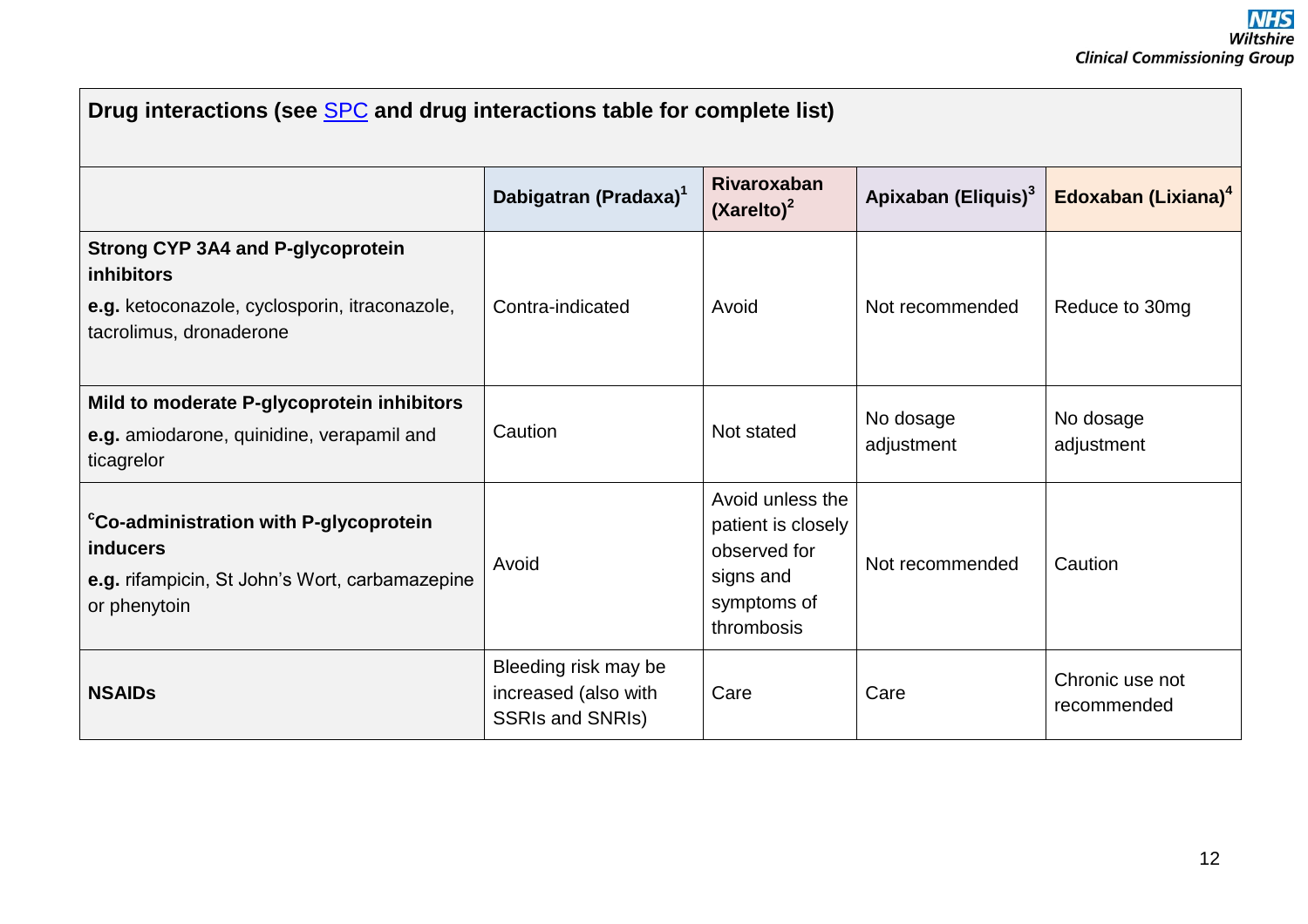| <b>Contra-indications and warnings</b>                                                                                                                                                                                                   |                                                                                                                                             |                                                                                                      |                                                                                                                                          |  |
|------------------------------------------------------------------------------------------------------------------------------------------------------------------------------------------------------------------------------------------|---------------------------------------------------------------------------------------------------------------------------------------------|------------------------------------------------------------------------------------------------------|------------------------------------------------------------------------------------------------------------------------------------------|--|
| Dabigatran (Pradaxa®) <sup>1</sup>                                                                                                                                                                                                       | Rivaroxaban (Xarelto <sup>®)2</sup><br>Apixaban (Eliquis <sup>®)3</sup>                                                                     |                                                                                                      | Edoxaban (Lixiana®) <sup>4</sup>                                                                                                         |  |
| current or recent gastrointestinal ulceration<br>recent brain or spinal injury<br>recent brain, spinal, or ophthalmic surgery<br>recent intracranial haemorrhage<br>known or suspected oesophageal varices<br>arteriovenous malformation | presence of malignant neoplasm at high risk of bleeding<br>vascular aneurysms, or major intraspinal or intracerebral vascular abnormalities | A lesion or condition, if considered a significant risk factor for major bleeding. This may include: | Concomitant treatment with any other anticoagulant agent - e.g. unfractionated heparin, low molecular weight heparin (such as enoxaparin |  |
| or dalteparin), heparin derivatives (such as fondaparinux), oral anticoagulants (such as warfarin).                                                                                                                                      |                                                                                                                                             |                                                                                                      |                                                                                                                                          |  |

| <b>Mechanical prosthetic heart valve</b>        |                                     |                                  |                                                                                                                                   |
|-------------------------------------------------|-------------------------------------|----------------------------------|-----------------------------------------------------------------------------------------------------------------------------------|
| Dabigatran (Pradaxa <sup>®</sup> ) <sup>1</sup> | Rivaroxaban (Xarelto®) <sup>2</sup> | Apixaban (Eliquis <sup>®)3</sup> | Edoxaban (Lixiana®) <sup>4</sup>                                                                                                  |
| Contra-indicated                                | Not studied – not<br>recommended    | Not studied - not recommended    | Not studied – not recommended<br>SPC states that edoxaban may be used<br>with bioprosthetic heart valve after first $3$<br>months |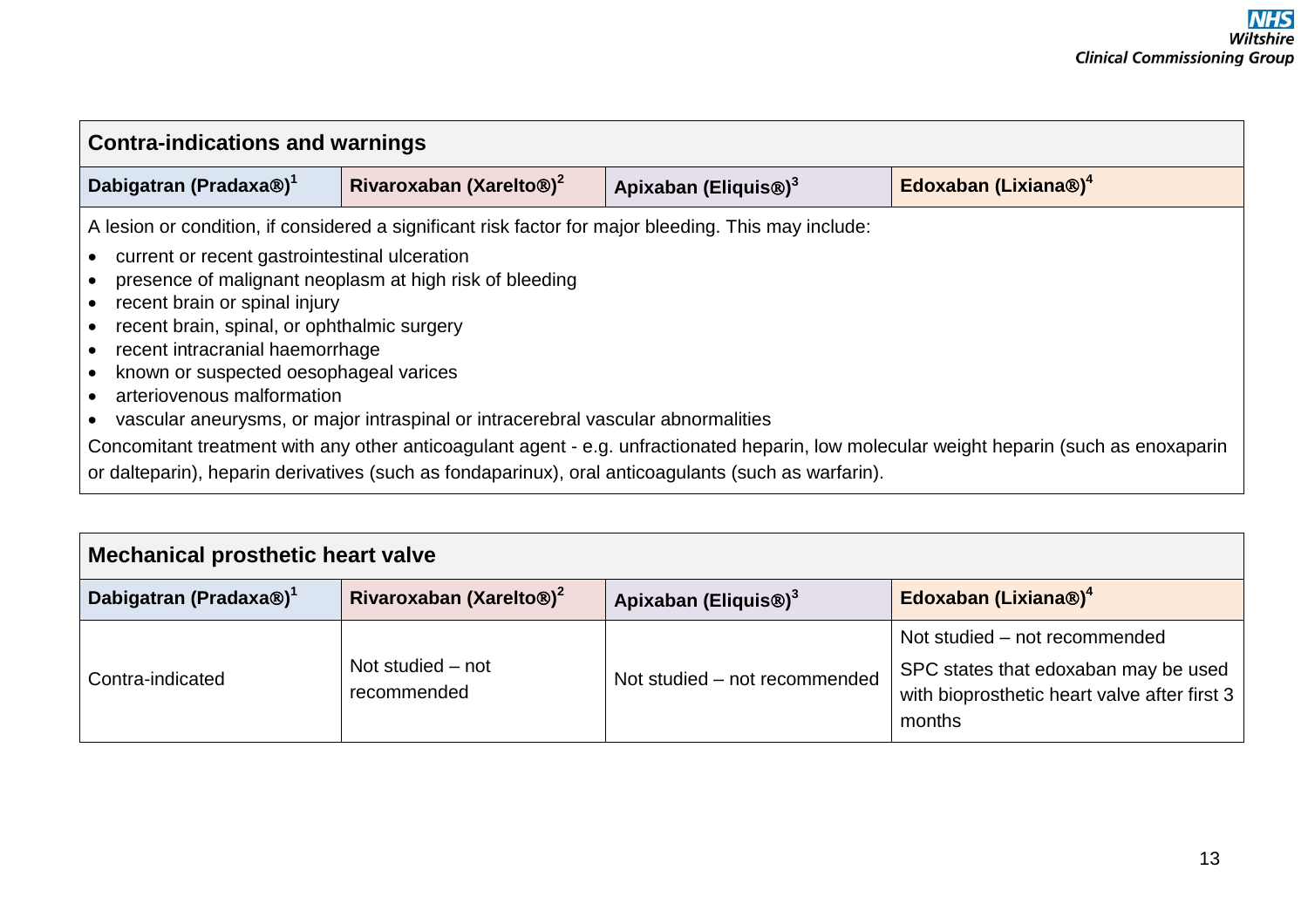| <b>Reversibility</b><br>London medicines evaluation network                                                                                                     |                                                                                                                           |                                                                                                                                                                                                                  |                                                                                                                                                                                                                                                                                                    |  |
|-----------------------------------------------------------------------------------------------------------------------------------------------------------------|---------------------------------------------------------------------------------------------------------------------------|------------------------------------------------------------------------------------------------------------------------------------------------------------------------------------------------------------------|----------------------------------------------------------------------------------------------------------------------------------------------------------------------------------------------------------------------------------------------------------------------------------------------------|--|
| Dabigatran (Pradaxa®) <sup>1</sup>                                                                                                                              | Rivaroxaban (Xarelto <sup>®)2</sup>                                                                                       | Apixaban (Eliquis <sup>®)3</sup>                                                                                                                                                                                 | Edoxaban (Lixiana®) <sup>4</sup>                                                                                                                                                                                                                                                                   |  |
| Idarucizumab (Praxbind®)<br>Launched December 2015.<br>Available in UK<br>Priced at £2,400 per dose (2)<br>$\overline{x}$ 50g vials) – shelf life 24<br>months. | No antidote<br>Andexanet alfa in phase III<br>studies. Expected launch<br>2017<br>Activated charcoal may be<br>considered | No antidote<br>Andexanet alpha in phase III<br>studies. Expected launch 2017<br>Prothrombin complex<br>concentrates (PCCs) or<br>recombinant factor VIIa may be<br>considered for life threatening<br>conditions | No antidote.<br>Aripazine in phase 2 studies with<br>edoxaban but being developed as a<br>universal antidote UK availability not<br>known.<br>4-factor prothrombin complex<br>concentrate (PCC)<br>Recombinant factor VIIa (r-FVIIa) can<br>also be considered for life threatening<br>conditions. |  |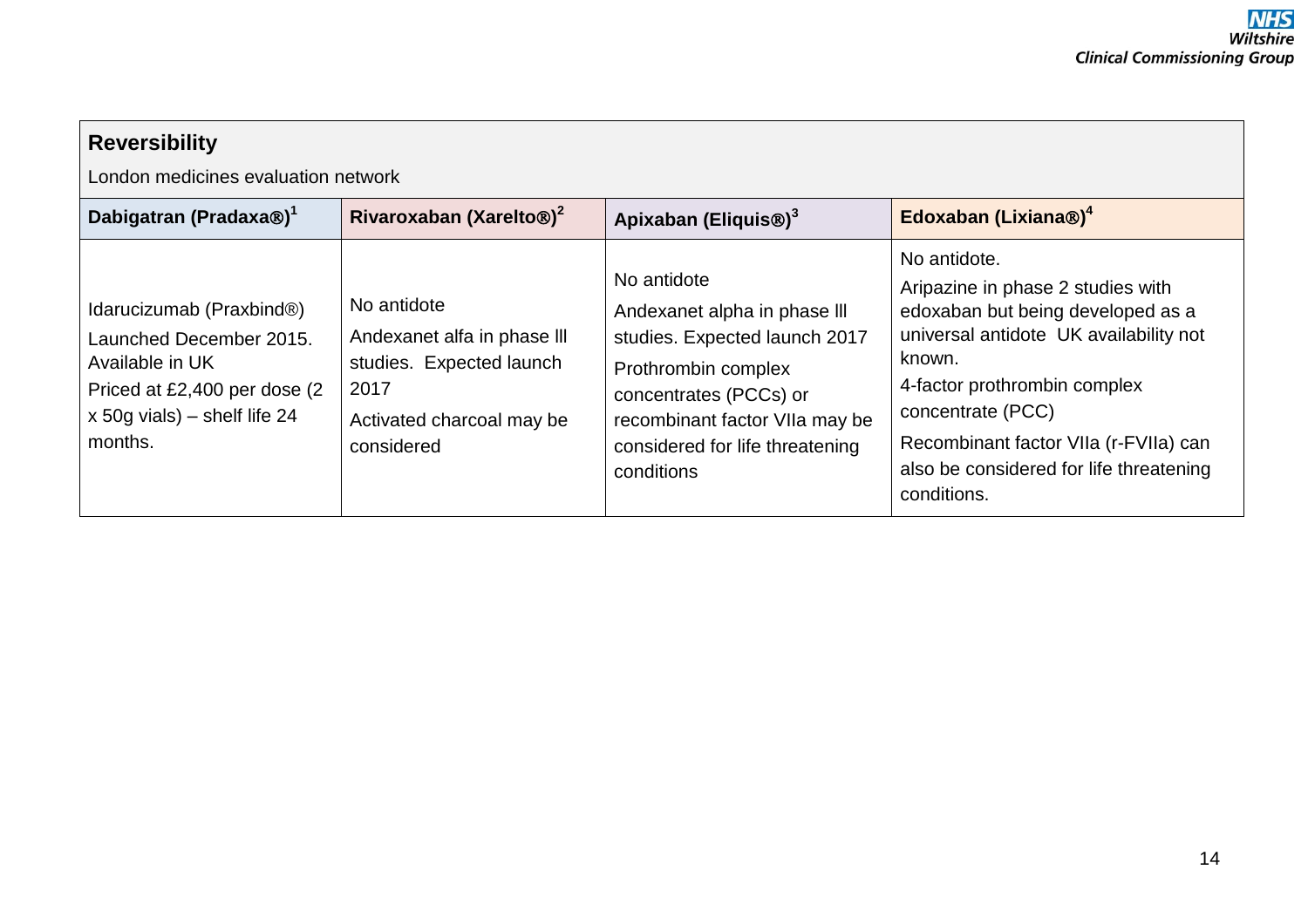#### **Half life (t ½)<sup>6</sup> Dabigatran (Pradaxa) <sup>1</sup> Rivaroxaban (Xarelto) 2 Apixaban (Eliquis) <sup>3</sup> Edoxaban (Lixiana) 4** Healthy elderly – 11 hours; multiple doses -12- 14 hours. If renal impairment: **GFR (ml/min) Half life (range, hours)**   $\geq$  80 13.4 (11.0-21.6)  $≥ 50 - < 80$  15.3 (11.7-34.1)  $≥ 30 - < 50$  18.4 (13.3-23)  $< 30$  27.2(21.6-35)  $\cdot$  t  $\frac{1}{2}$  5- 9 hours in young individuals,  $\bullet$  t  $\frac{1}{2}$  of 11-13 hours in the elderly. • Approximately 12 Approximately 12 <br>hours **10** to 14 hours

| <b>Conversion to NOAC from warfarin</b>           |                                                                                                                                                                                                                       |                                                        |                                                                          |
|---------------------------------------------------|-----------------------------------------------------------------------------------------------------------------------------------------------------------------------------------------------------------------------|--------------------------------------------------------|--------------------------------------------------------------------------|
| Dabigatran (Pradaxa®) <sup>1</sup>                | Rivaroxaban (Xarelto <sup>®</sup> ) <sup>2</sup>                                                                                                                                                                      | Apixaban (Eliquis <sup>®</sup> ) <sup>3</sup>          | Edoxaban (Lixiana®) <sup>4</sup>                                         |
| Stop warfarin. Start dabigatran<br>when $INR < 2$ | Discontinue warfarin and start<br>rivaroxaban when:<br>$INR \leq 3$ for prevention<br>$\bullet$<br>of stroke and systemic<br>embolism<br>INR $\leq$ = 2.5 for DVT, PE<br>$\bullet$<br>and prevention of<br>recurrence | Discontinue warfarin and start<br>apixaban when INR <2 | Discontinue the warfarin and<br>start edoxaban when INR is $\leq$<br>2.5 |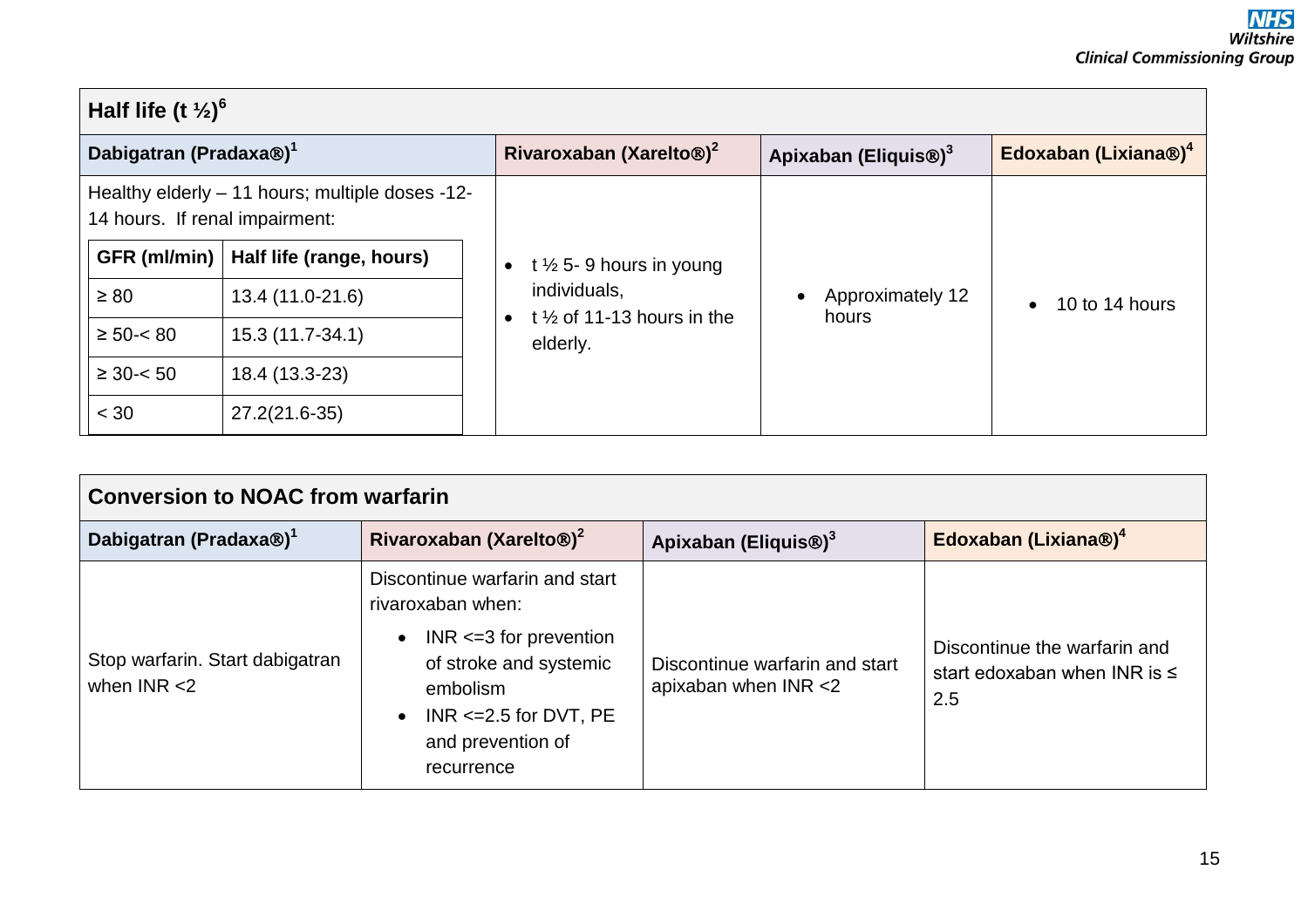| <b>Conversion from NOAC to warfarin</b>                                                                                                                                                                                                                                                                                                                                                                                                                                                                           |                                                                                                                                                                                                                                                                                                                                                                                                                                                                                                                                                                                        |                                                                                                                                                                                                                                                                                                                                                            |                                                                                                                                                                                                                                                                                                                                                                                                                                                                                                                                                                                               |  |
|-------------------------------------------------------------------------------------------------------------------------------------------------------------------------------------------------------------------------------------------------------------------------------------------------------------------------------------------------------------------------------------------------------------------------------------------------------------------------------------------------------------------|----------------------------------------------------------------------------------------------------------------------------------------------------------------------------------------------------------------------------------------------------------------------------------------------------------------------------------------------------------------------------------------------------------------------------------------------------------------------------------------------------------------------------------------------------------------------------------------|------------------------------------------------------------------------------------------------------------------------------------------------------------------------------------------------------------------------------------------------------------------------------------------------------------------------------------------------------------|-----------------------------------------------------------------------------------------------------------------------------------------------------------------------------------------------------------------------------------------------------------------------------------------------------------------------------------------------------------------------------------------------------------------------------------------------------------------------------------------------------------------------------------------------------------------------------------------------|--|
| Dabigatran (Pradaxa <sup>®</sup> ) <sup>1</sup>                                                                                                                                                                                                                                                                                                                                                                                                                                                                   | Rivaroxaban (Xarelto <sup>®)2</sup>                                                                                                                                                                                                                                                                                                                                                                                                                                                                                                                                                    | Apixaban (Eliquis <sup>®)3</sup>                                                                                                                                                                                                                                                                                                                           | Edoxaban (Lixiana®) <sup>4</sup>                                                                                                                                                                                                                                                                                                                                                                                                                                                                                                                                                              |  |
| Adjust the starting time of the<br>warfarin based on CrCL as<br>follows:<br>$CrCL \ge 50$ mL/min, start<br>$\bullet$<br>warfarin 3 days before<br>discontinuing dabigatran<br>etexilate<br>$CrCL \ge 30 < 50$ mL/min.<br>start warfarin 2 days<br>before discontinuing<br>dabigatran etexilate<br>As dabigatran can increase<br>INR, the INR will better reflect<br>warfarin's effect only dabigatran<br>has been stopped for at least 2<br>days. Until then, INR values<br>should be interpreted with<br>caution | Warfarin should be given<br>concurrently until the INR is $\ge$<br>2.0.<br>For the first two days of the<br>conversion period, standard<br>initial dosing of warfarin should<br>be used followed by warfarin<br>dosing, as guided by INR<br>testing<br>While patients are on both<br>rivaroxaban and warfarin the<br>INR should not be tested<br>earlier than 24 hours after<br>the previous dose but prior<br>to the next dose of<br>rivaroxaban.<br>Once rivaroxaban is<br>$\bullet$<br>discontinued INR testing<br>may be done reliably at<br>least 24 hours after the last<br>dose | Continue administration of<br>apixaban for at least 2 days<br>after beginning warfarin<br>therapy.<br>After 2 days of co-<br>administration of apixaban with<br>warfarin therapy, obtain an INR<br>prior to the next scheduled<br>dose of apixaban.<br>Continue co<br>administration of<br>apixaban and warfarin<br>therapy until the INR is $\ge$<br>2.0. | 60mg dose: Administer 30mg<br>+warfarin<br>30mg dose: Administer 15mg +<br>warfarin<br>Do not take loading dose of<br>warfarin in order to promptly<br>achieve INR2-3.<br>Take account of maintenance<br>dose of warfarin and if patient<br>was previously taking warfarin<br>or use validated INR driven<br>warfarin treatment algorithm.<br>$INR > = 2$ , discontinue<br>$\bullet$<br>edoxaban. Most patients<br>should be able to<br>achieve $INR \geq 2$ within<br>14 days of edoxaban +<br>warfarin. After 14 days<br>discontinue edoxaban<br>and titrate warfarin to<br>achieve INR 2-3 |  |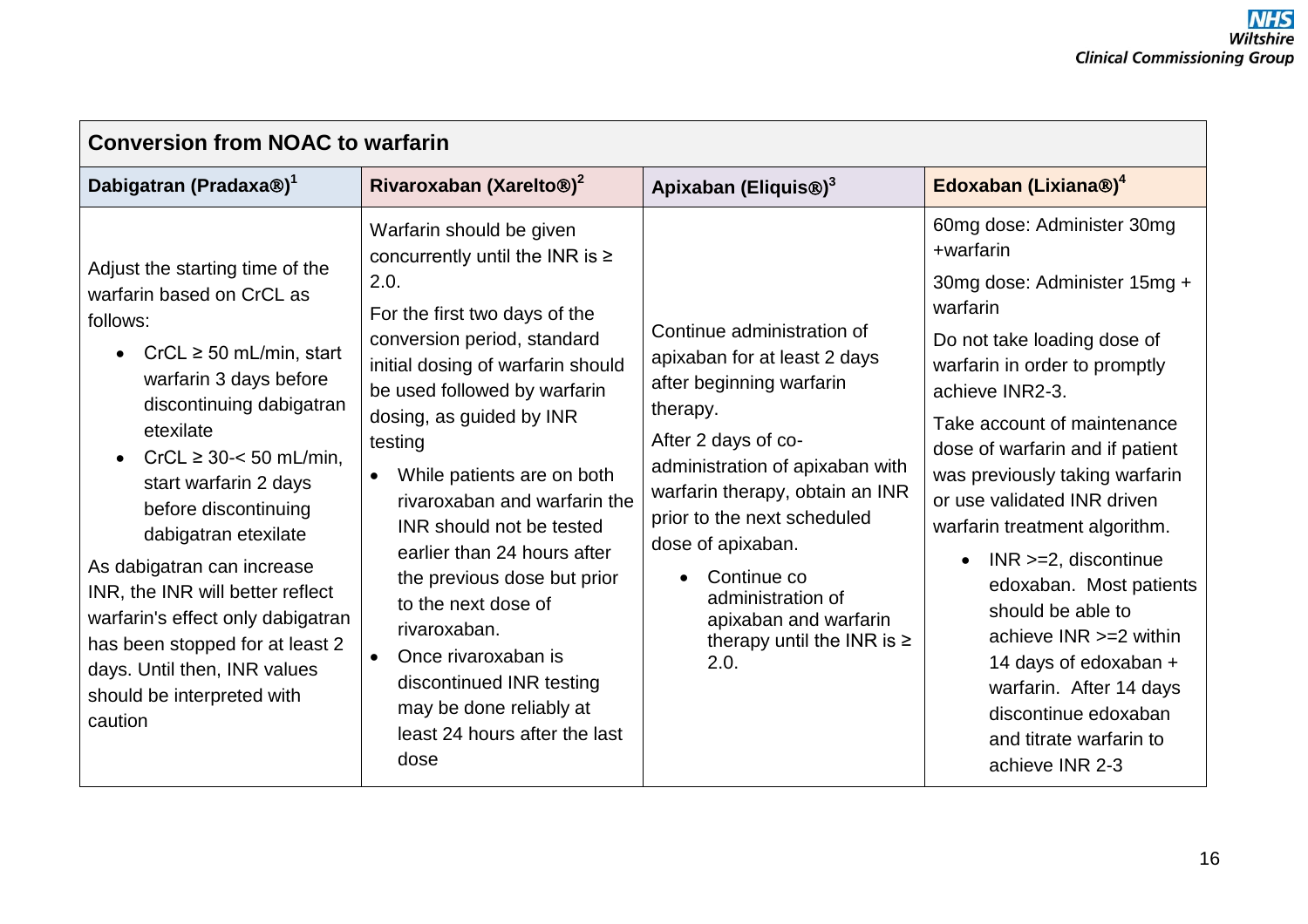| Conversion from parenteral anticoagulant to NOAC                                                                                                                                                                                                                                                 |                                                                                                                                                                                                                                                                                                                                                                                                      |                                                                                                                                    |                                                                                                                                          |  |
|--------------------------------------------------------------------------------------------------------------------------------------------------------------------------------------------------------------------------------------------------------------------------------------------------|------------------------------------------------------------------------------------------------------------------------------------------------------------------------------------------------------------------------------------------------------------------------------------------------------------------------------------------------------------------------------------------------------|------------------------------------------------------------------------------------------------------------------------------------|------------------------------------------------------------------------------------------------------------------------------------------|--|
| Dabigatran (Pradaxa <sup>®</sup> ) <sup>1</sup>                                                                                                                                                                                                                                                  | Rivaroxaban (Xarelto <sup>®)2</sup>                                                                                                                                                                                                                                                                                                                                                                  | Apixaban (Eliquis <sup>®</sup> ) <sup>3</sup>                                                                                      | Edoxaban (Lixiana®) <sup>4</sup>                                                                                                         |  |
| Discontinue the parenteral<br>anticoagulant and start<br>dabigatran 0-2 hours prior to<br>the time that the next dose of<br>the alternate therapy would be<br>due, or at the time of<br>discontinuation in case of<br>continuous treatment (e.g.<br>intravenous Unfractionated<br>Heparin (UFH)) | Discontinue the parenteral<br>anticoagulant and start<br>rivaroxaban 0 to 2 hours before<br>the time that the next scheduled<br>administration of the parenteral<br>medicinal product (e.g. low<br>molecular weight heparins)<br>would be due or at the time of<br>discontinuation of a<br>continuously administered<br>parenteral medicinal product<br>(e.g. intravenous unfractionated<br>heparin) | Switching treatment from<br>parenteral anticoagulants to<br>apixaban (and vice versa) can<br>be done at the next scheduled<br>dose | Discontinue subcutaneous<br>anticoagulant and start<br>edoxaban at the time of the<br>next scheduled subcutaneous<br>anticoagulant dose. |  |

| <b>Compliance aids</b>             |                                       |                                       |                                       |
|------------------------------------|---------------------------------------|---------------------------------------|---------------------------------------|
| Dabigatran (Pradaxa®) <sup>1</sup> | Rivaroxaban (Xarelto <sup>®)2</sup>   | Apixaban (Eliquis <sup>®)3</sup>      | Edoxaban (Lixiana®) <sup>4</sup>      |
| Unsuitable                         | No special precautions for<br>storage | No special precautions for<br>storage | No special precautions for<br>storage |